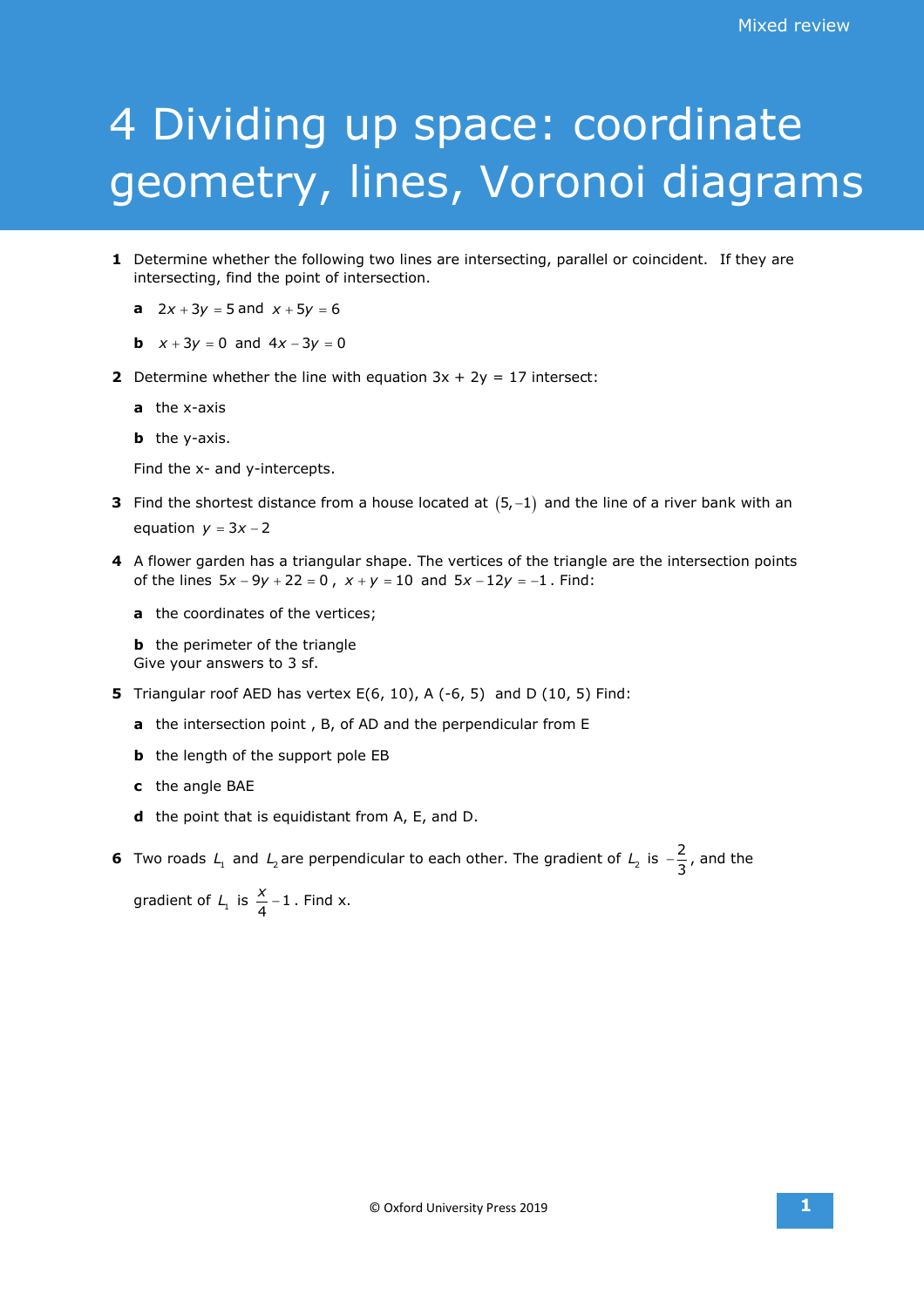## **Exam-style questions**

**7** Three lines are given by the equations

 $L_1: y = x + 1, L_2: y = 3x - 4, L_3: y = -2x - 8.$ 

These 3 lines intersect to form a triangle, *ABC* . L<sub>1</sub> and L<sub>2</sub> intersect at A, L<sub>1</sub> and L<sub>2</sub> intersect at *B*, and  $L_3$  and  $L_2$  intersect at *C*.

- **a i** Find the intersection points *A B*, and *C* .
	- **ii** Draw *x* and *y*-axes and sketch the triangle ABC on the axes. (7)
- **b i** Calculate the interior angle of the triangle at *A* .
	- **ii** Calculate the interior angle of the triangle at *B* . (6)
- **c** Write down the interior angle of the triangle at *C* . (2)
- **8** In a *Deluxe* oven, the time ( *t* hours) that a piece of meat with mass *m* kg takes to cook is given by  $t = 0.5 + 0.5m$ .
	- **a** Find how long it takes to cook a piece of meat with mass 5 kg in a *Deluxe* oven. (1)

In a *Superior* oven, the same relationship is given by  $t = 0.6 + 0.4m$ .

- **b** Find how long it takes to cook a piece of meat with mass 5 kg, in a *Superior* oven. (1)
- **c** Find the mass of a piece of meat that would take exactly the same time to cook in both ovens. (2)

Ellie has a piece of meat of mass 10 kg and she owns both ovens. She cuts the piece of meat into two pieces, one of mass *x* which goes in the *Deluxe* oven and one of mass *y* which goes in the *Superior* oven. She chooses the values of x and y so that both pieces take the same time to cook.

- **d** Find the values of  $x$  and  $y$  correct to three significant figures.  $(4)$
- **9** The shape of a large island can be approximated by a triangle. When plotted on coordinate axes, the three vertices of the triangle are  $(0,0)$ ,  $(6,4)$  and  $(-2,10)$ , where distances are in units of 10 kilometres.

A lighthouse is situated at each vertex of the triangle. The three lights are all of the same brightness. An astronomer wishes to set up a telescope on the island to look at the night sky. It must be as possible from each of the three lighthouses to minimise light pollution. Find the coordinates  $(x, y)$  of the best position to put the telescope.  $(6)$